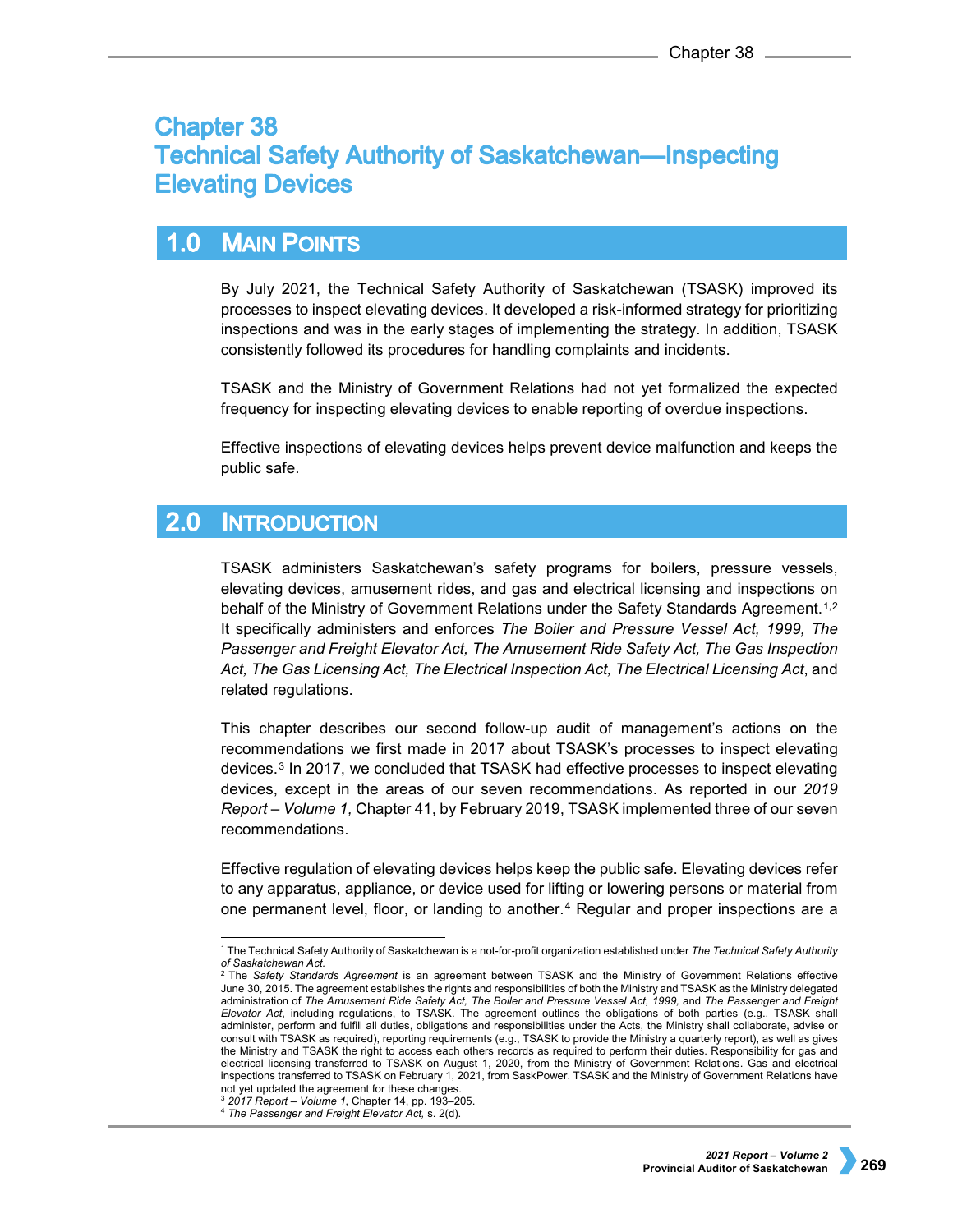key component of effective regulation. In addition, strong inspection processes encourage device owners to maintain elevating devices within industry standards, and reduce the risk that equipment deficiencies go undetected and unaddressed.

To conduct this audit engagement, we followed the standards for assurance engagements published in the *CPA Canada Handbook—Assurance* (CSAE 3001). To evaluate TSASK's progress toward meeting our recommendations, we used the relevant criteria from the original audit. TSASK's management agreed with the criteria in the original audit.

To carry out our audit examination, we interviewed TSASK management and staff. We examined TSASK's policies and procedures relating to inspecting elevating devices. We assessed the functionality of TSASK's IT system, and the reasonableness of supporting documentation. We also examined a sample of incident reports and complaint records.

#### **STATUS OF RECOMMENDATIONS**  $3.0<sub>1</sub>$

This section sets out each recommendation including the date on which the Standing Committee on Public Accounts agreed to the recommendation, the status of the recommendation at July 30, 2021, and TSASK's actions up to that date.

# $3.1$ **Risk-Informed Strategy for Prioritizing Inspections Developed** and Implementation in Progress

*We recommended the Technical Safety Authority of Saskatchewan develop a documented risk-informed strategy for prioritizing inspections of elevating devices. (2017 Report – Volume 1,* p. 198, Recommendation 2; Public Accounts Committee agreement October 3, 2018)

**Status**—Implemented

*We recommended the Technical Safety Authority of Saskatchewan perform in-service inspections of escalators in accordance with a risk-informed inspection strategy. (2017 Report – Volume 1,* p. 201, Recommendation 5; Public Accounts Committee agreement October 3, 2018)

**Status**—Partially Implemented

In April 2021, TSASK approved a risk-informed strategy for prioritizing inspections of all elevating devices (e.g., elevators, escalators). It rated each elevating device based on this risk-informed strategy, but had not yet conducted inspections within the timelines set out in the new strategy.

TSASK defines a risk-priority number for all elevating devices based on the assessed probability that an elevating device will fail, the severity of probable failure, and the probability of detecting failure. TSASK inspectors assign a risk score to each elevating device based on these risk rankings. TSASK uses the assessed scoring to determine inspection frequency (e.g., 12 months for low- and medium-risk escalators, and six months for high-risk escalators).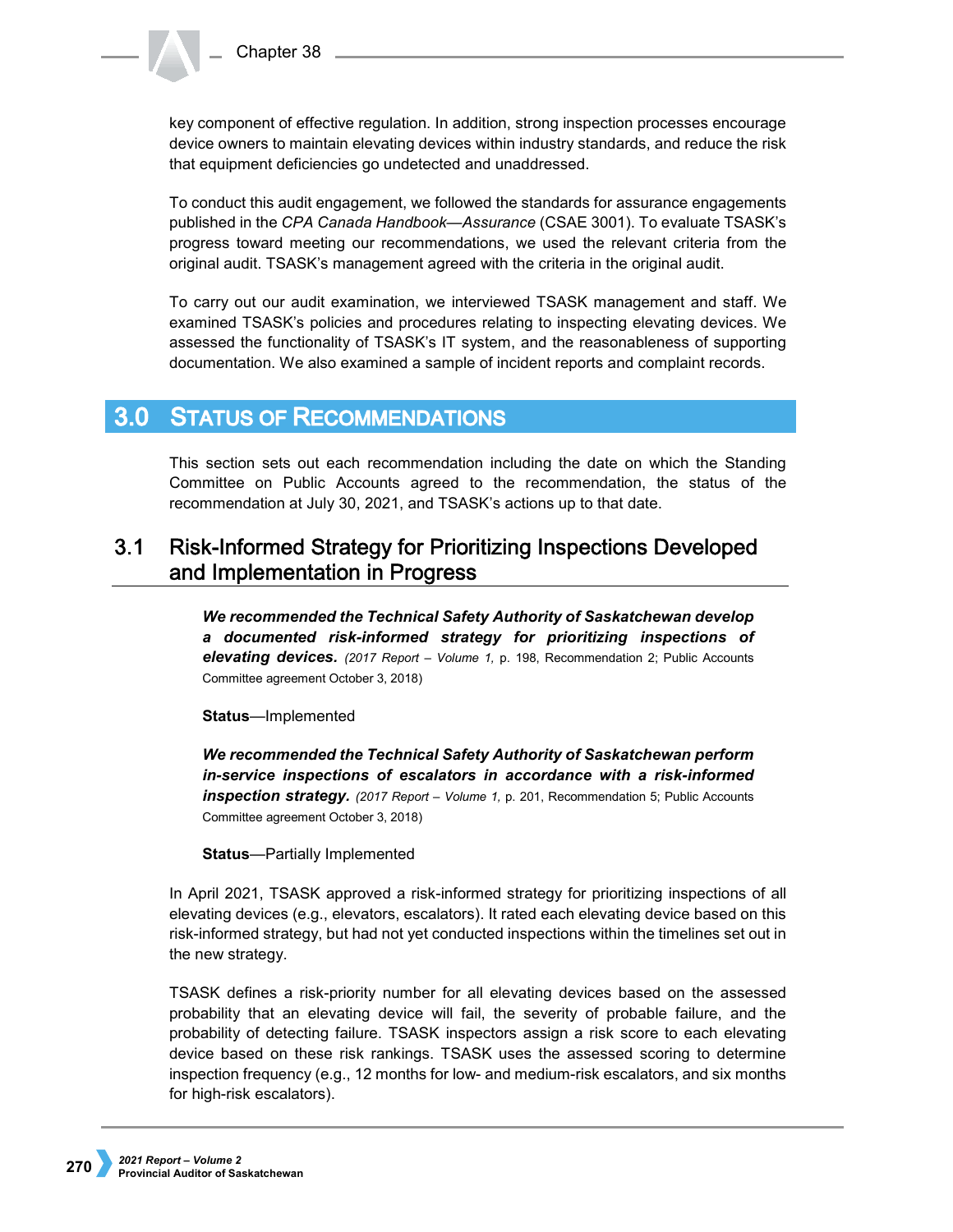We found TSASK completed escalator inspections annually for the year ended June 30, 2021, consistent with the expected timeline outlined in its previous policy. TSASK plans to base future inspection intervals on the risk-informed strategy.

In addition, TSASK built a query into its IT system (Basebridge) that reports outstanding inspections (i.e., identifies elevating devices where the next expected inspection date has passed). This report allows management to monitor outstanding inspections at any time.

Performing regular in-service inspections in accordance with a risk-informed strategy reduces the risk of equipment deficiencies going undetected and unaddressed. It also reduces the risk of elevating-device incidents that can result in injuries to people.

#### **Incidents and Complaints Procedures Followed**  $3.2$

*We recommended the Technical Safety Authority of Saskatchewan formalize its procedures for handling incidents and complaints related to elevating devices. (2017 Report – Volume 1,* p. 199, Recommendation 3; Public Accounts Committee agreement October 3, 2018)

**Status**—Implemented

At July 30, 2021, TSASK followed its documented procedures for handling incidents and complaints related to elevating devices.[5](#page-2-0) It outlined procedures in flowcharts and made them available to staff.

For the five incidents we tested out of 42 incidents that occurred during our audit period, TSASK followed its established procedures for handling incidents. TSASK's procedures to handle incidents include forwarding incidents to the Chief Inspector, completing an investigation, implementing a response based on the nature and cause of the incident, and logging the incident.

TSASK periodically receives complaints about the operation of an elevating device via email, telephone or its website. For the three complaints received during our audit period, TSASK followed its procedures for handling complaints. TSASK's procedures to handle complaints include forwarding the complaint to the appropriate manager with the manager evaluating the complaint, communicating the result with the complainant, and retaining evidence for each complaint.

Following established procedures for incidents and complaints promotes consistency in handling similar situations.

#### $3.3<sub>1</sub>$ Reporting of Overdue Inspections Needed

*We recommended the Technical Safety Authority of Saskatchewan and the responsible Ministry define the expected frequency for inspecting elevating devices to enable reporting of overdue inspections. (2017 Report – Volume 1,*  p. 205, Recommendation 7; Public Accounts Committee agreement October 3, 2018)

**Status**—Not Implemented

<span id="page-2-0"></span> <sup>5</sup> An incident is an event related to the operation of an elevating device that is abnormal to routine operation.